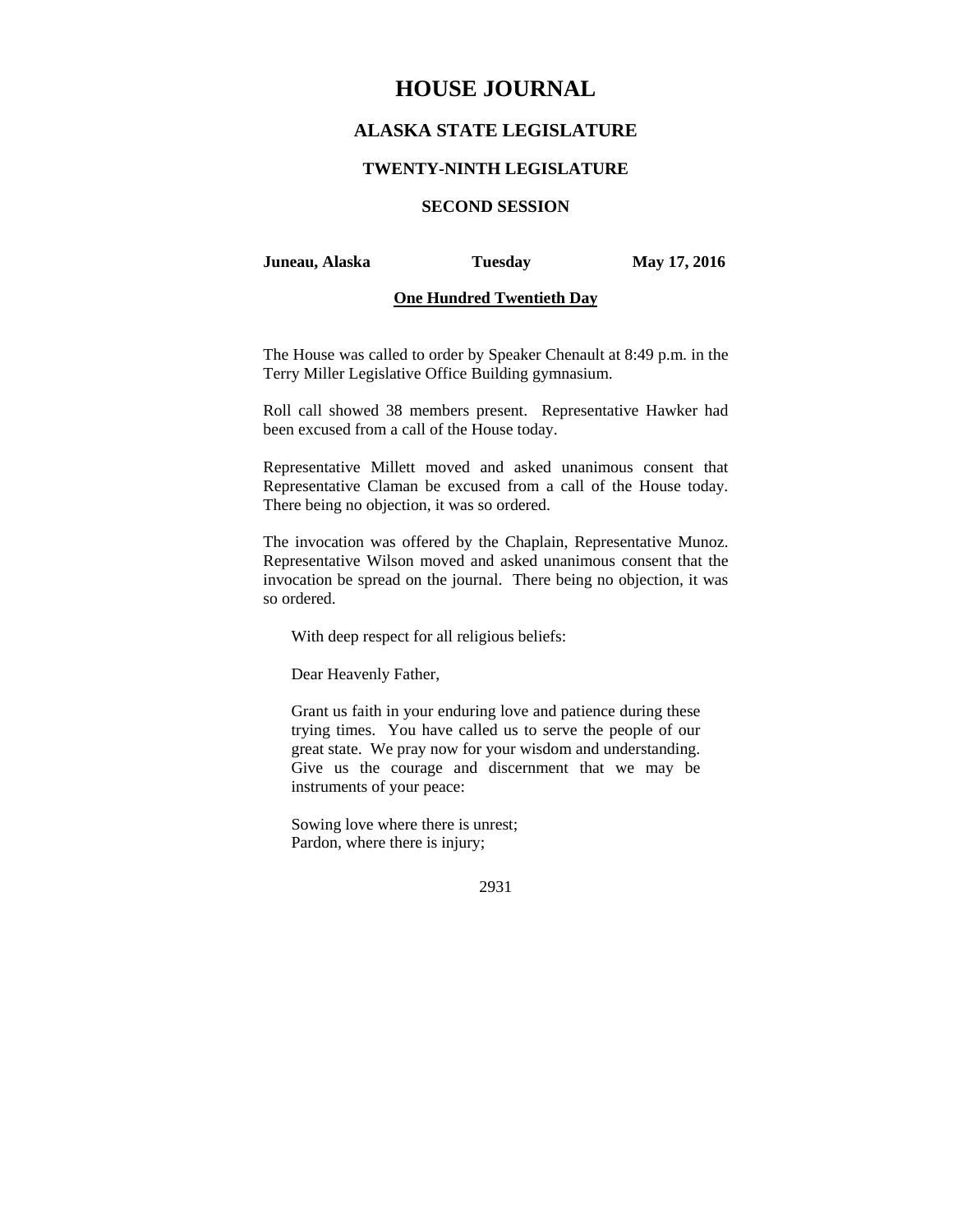Union in place of discord; Faith, instead of doubt; Hope, not despair; Light to cast away the darkness And, joy where there is sadness.

May all that is done today be for your greater honor and glory. Amen.

The Pledge of Allegiance was led by Representative Colver.

### **CERTIFICATION OF THE JOURNAL**

Representative Millett moved and asked unanimous consent that the journal for the 119th legislative day be approved as certified by the Chief Clerk. There being no objection, it was so ordered.

### **REPORTS OF STANDING COMMITTEES**

### **SB 138**

The Finance Committee considered:

CS FOR SENATE BILL NO. 138(FIN)

"An Act making and amending appropriations, including capital appropriations, supplemental appropriations, reappropriations, and other appropriations; making appropriations to capitalize funds; and providing for an effective date."

and recommends it be replaced with:

### HOUSE CS FOR CS FOR SENATE BILL NO. 138(FIN)

"An Act making and amending appropriations, including capital appropriations, supplemental appropriations, reappropriations, and other appropriations; making appropriations to capitalize funds; making appropriations under art. IX, sec. 17(c), Constitution of the State of Alaska, from the constitutional budget reserve fund; and providing for an effective date."

(technical title change)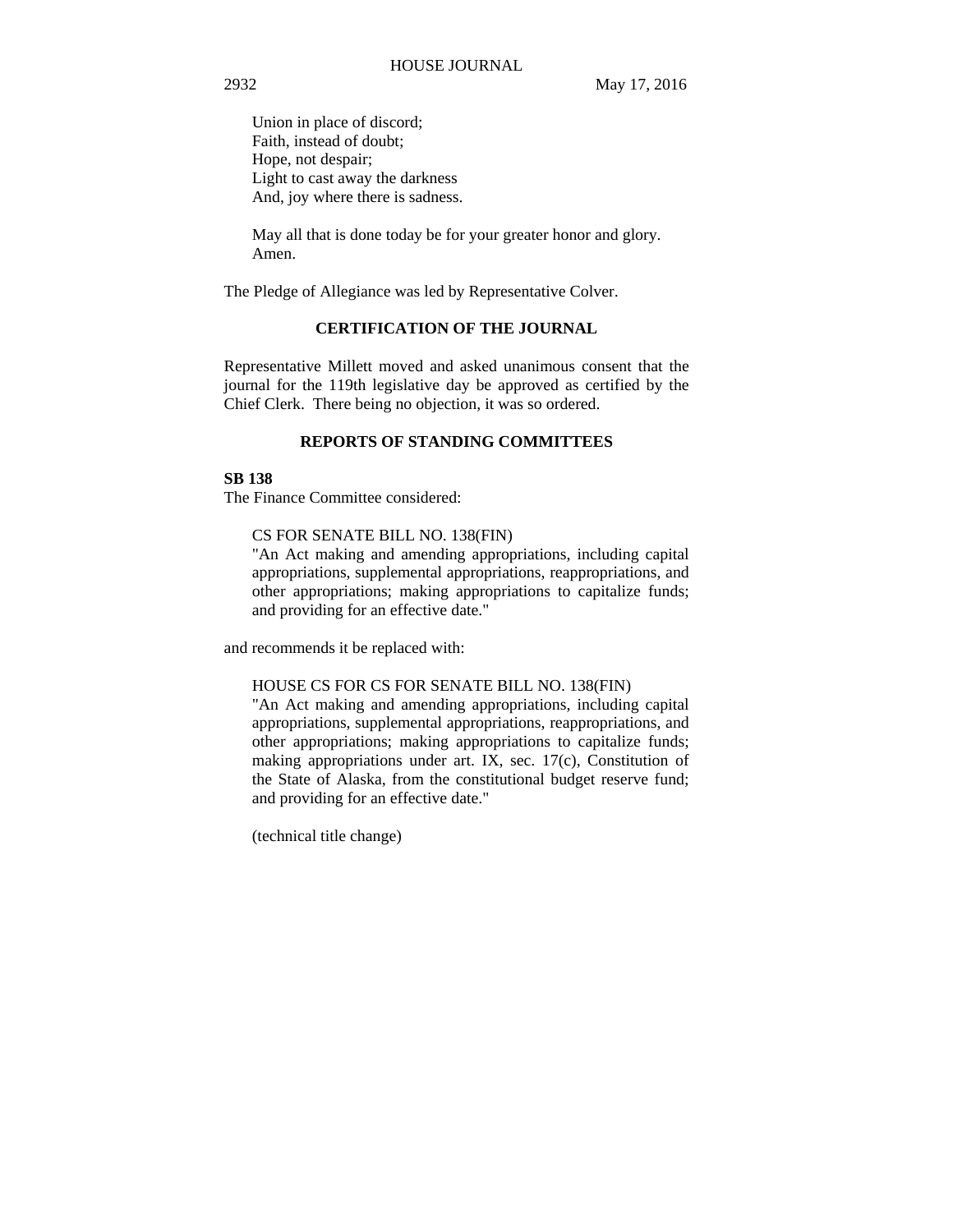May 17, 2016 2933

The report was signed by Representatives Neuman and Thompson, Co-chairs, with the following individual recommendations:

Do pass (2): Neuman, Thompson

No recommendation (5): Saddler, Munoz, Pruitt, Gattis, Edgmon

Amend (4): Kawasaki, Wilson, Guttenberg, Gara

CSSB 138(FIN) is on today's calendar.

#### **INTRODUCTION OF CITATIONS**

The following citations were introduced and taken up later on the special order citation calendar:

Honoring - Donald Erickson, ASAA Hall of Fame By Senator Olson; Representative Foster

Honoring - Nome Volunteer Fire Department Retirees By Senator Olson; Representative Foster

In Memoriam - Johnny Theodore Hawk By Representative Herron; Senator Hoffman

In Memoriam - Denny Amarok By Senator Olson; Representative Foster

In Memoriam - Ben Esch By Senator Olson; Representatives Foster, Guttenberg

#### **UNFINISHED BUSINESS**

#### **HB 377**

Representative Olson, Chair of the Labor & Commerce Committee, moved and asked unanimous consent that the following be withdrawn:

HOUSE BILL NO. 377

"An Act relating to the per diem allowance for members of the legislature."

There being no objection, HB 377 was withdrawn.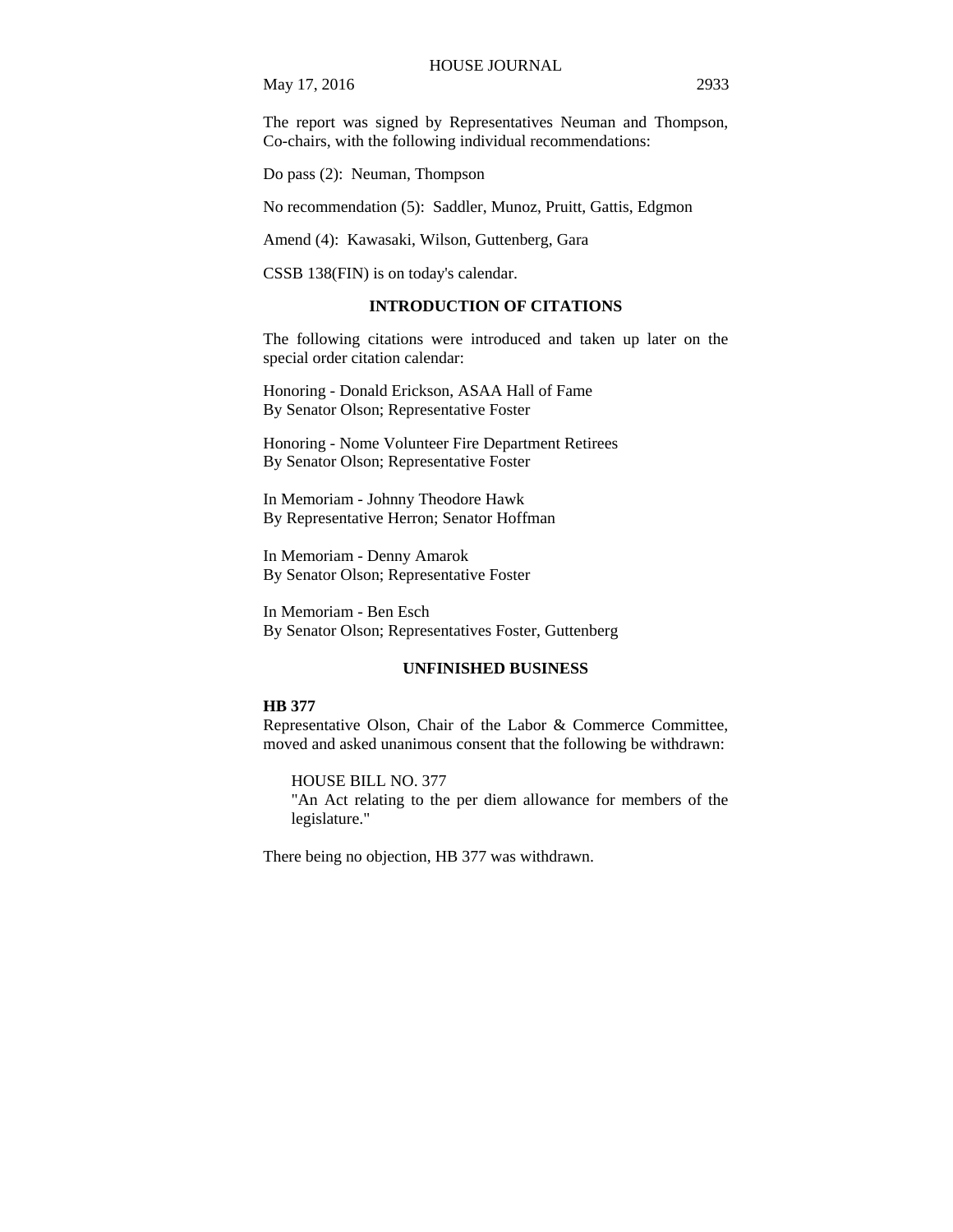### **CONSIDERATION OF THE DAILY CALENDAR**

#### **SECOND READING OF SENATE BILLS**

#### **SB 138**

The following was read the second time:

CS FOR SENATE BILL NO. 138(FIN)

"An Act making and amending appropriations, including capital appropriations, supplemental appropriations, reappropriations, and other appropriations; making appropriations to capitalize funds; and providing for an effective date."

with the: **Journal Page** 

| FIN RPT HCS(FIN) NT 2DP 5NR 4AM | 2932 |
|---------------------------------|------|
|---------------------------------|------|

Representative Millett moved and asked unanimous consent that the following committee substitute be adopted in lieu of the original bill:

#### HOUSE CS FOR CS FOR SENATE BILL NO. 138(FIN)

"An Act making and amending appropriations, including capital appropriations, supplemental appropriations, reappropriations, and other appropriations; making appropriations to capitalize funds; making appropriations under art. IX, sec. 17(c), Constitution of the State of Alaska, from the constitutional budget reserve fund; and providing for an effective date."

(technical title change)

There being no objection, it was so ordered.

Representative Millett moved and asked unanimous consent that HCS CSSB 138(FIN) be considered engrossed, advanced to third reading, and placed on final passage. There being no objection, it was so ordered.

HCS CSSB 138(FIN) was read the third time.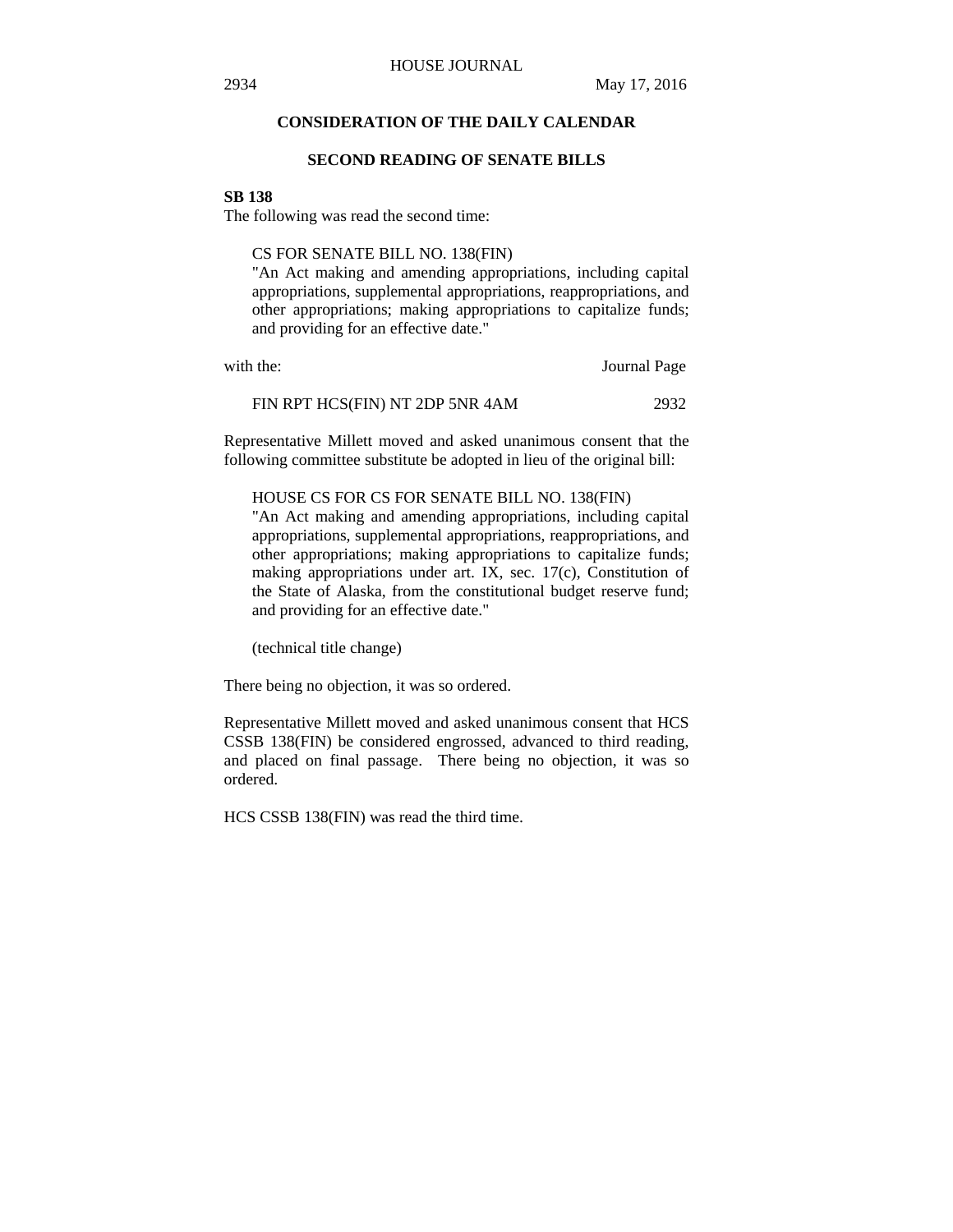### May 17, 2016 2935

The Speaker stated that, without objection, HCS CSSB 138(FIN) would be held in third reading to tomorrow's calendar.

### **THIRD READING OF HOUSE BILLS**

#### **HB 379**

The following, which was advanced to third reading from the May 16, 2016, calendar (page 2927), was read the third time:

### CS FOR HOUSE BILL NO. 379(FIN)

"An Act reducing or eliminating pay step increases and pay increments for certain state employees; relating to collective bargaining agreements entered into by the state; and providing for an effective date."

The Speaker stated that, without objection, CSHB 379(FIN) would be held in third reading to tomorrow's calendar.

### **LEGISLATIVE CITATIONS**

Representative Millett moved and asked unanimous consent that the House approve the citation on the calendar. There being no objection, the following citation was approved and sent to enrolling:

### Honoring - Chad Bentz

By Representatives Colver, Munoz, Chenault, Claman, Drummond, Edgmon, Foster, Gara, Gattis, Guttenberg, Hawker, Herron, Hughes, Johnson, Josephson, Kawasaki, Keller, Kito, Kreiss-Tomkins, LeDoux, Lynn, Millett, Nageak, Neuman, Olson, Ortiz, Pruitt, Saddler, Seaton, Spohnholz, Stutes, Talerico, Tarr, Thompson, Tilton, Tuck, Vazquez, Wilson, Wool

### **UNFINISHED BUSINESS**

#### **HB 256**

The Speaker waived Rule 42(c) of the Uniform Rules for the Conference Committee considering the following bills:

#### CS FOR HOUSE BILL NO. 256(FIN)

"An Act making appropriations for the operating and loan program expenses of state government and for certain programs;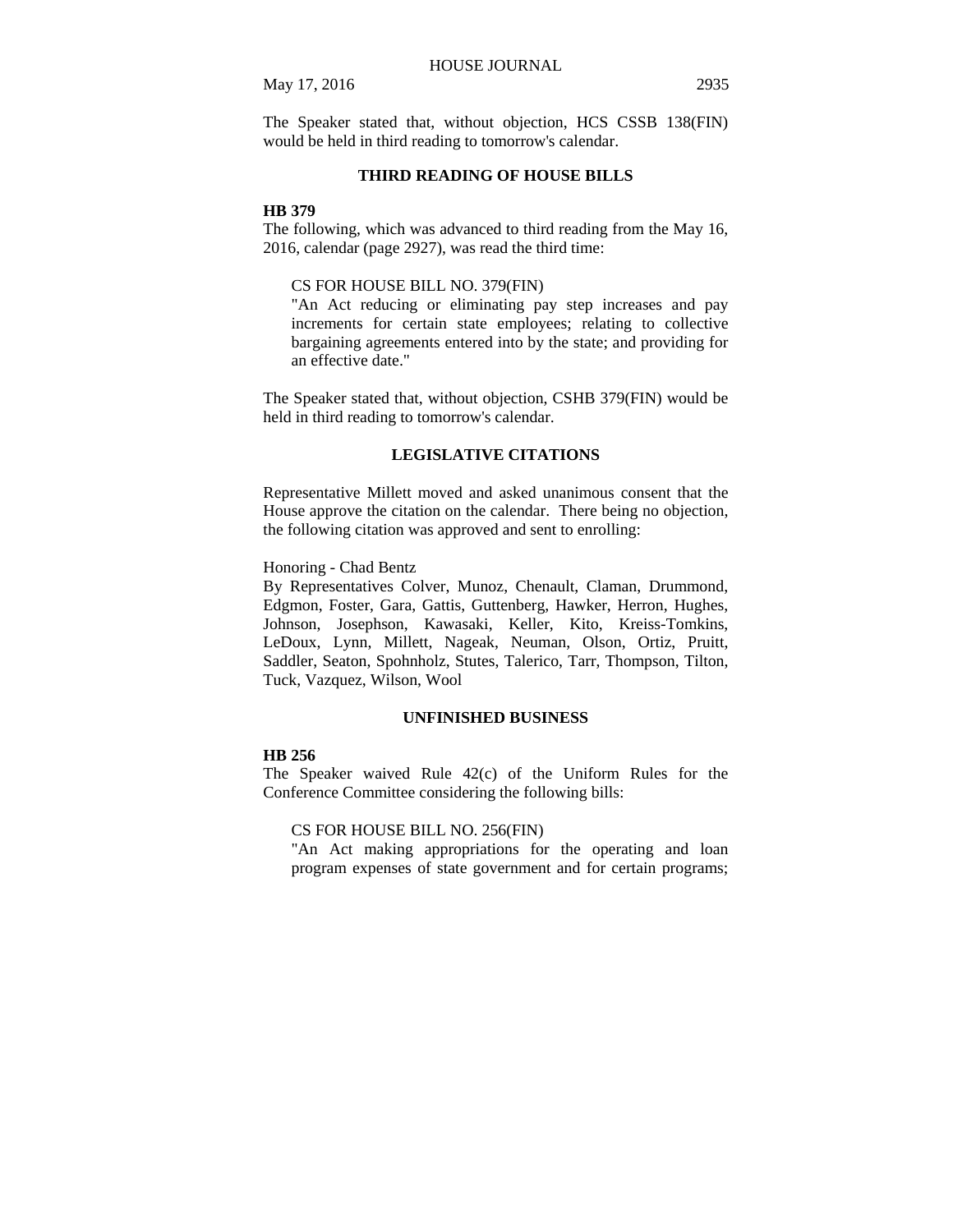capitalizing funds; amending appropriations; repealing appropriations; making supplemental appropriations; and providing for an effective date."

and

SENATE CS FOR CS FOR HOUSE BILL NO. 256(FIN) (same title)

### **HB 257**

The Speaker waived Rule 42(c) of the Uniform Rules for the Conference Committee considering the following bills:

CS FOR HOUSE BILL NO. 257(FIN)

"An Act making appropriations for the operating and capital expenses of the state's integrated comprehensive mental health program; making supplemental appropriations; and providing for an effective date."

and

SENATE CS FOR CS FOR HOUSE BILL NO. 257(FIN)

"An Act making appropriations for the operating and capital expenses of the state's integrated comprehensive mental health program; and providing for an effective date."

(SCR 21 – title change resolution)

Representative Millett moved and asked unanimous consent that the following member be excused from a call of the House. There being no objection, the member was excused as noted:

Representative Claman – from 11:00 p.m., today to 10:00 p.m., May 19

#### **SPECIAL ORDER OF BUSINESS**

Representative Millett moved and asked unanimous consent that the notice and publication requirements be waived and the special order citation calendar be taken up as a Special Order of Business. There being no objection, it was so ordered.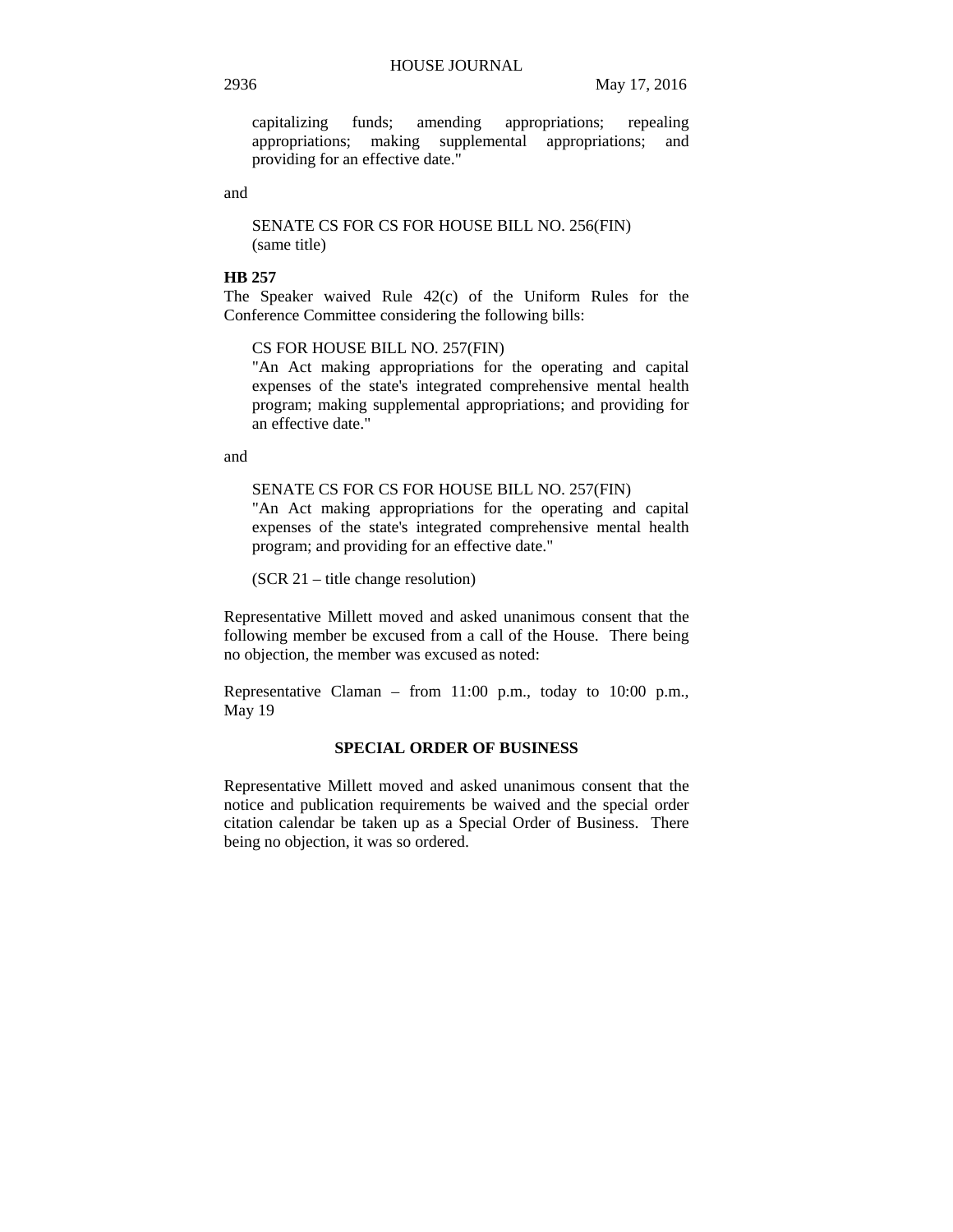Representative Millett moved and asked unanimous consent that the House approve the special order citation calendar. There being no objection, the following citations were approved and sent to enrolling:

#### Honoring - Donald Erickson, ASAA Hall of Fame

By Senator Olson; Representatives Foster, Chenault, Claman, Colver, Drummond, Edgmon, Gara, Gattis, Guttenberg, Hawker, Herron, Hughes, Johnson, Josephson, Kawasaki, Keller, Kito, Kreiss-Tomkins, LeDoux, Lynn, Millett, Munoz, Nageak, Neuman, Olson, Ortiz, Pruitt, Reinbold, Saddler, Seaton, Spohnholz, Stutes, Talerico, Tarr, Thompson, Tilton, Tuck, Vazquez, Wilson, Wool

#### Honoring - Nome Volunteer Fire Department Retirees

By Senator Olson; Representatives Foster, Chenault, Claman, Colver, Drummond, Edgmon, Gara, Gattis, Guttenberg, Hawker, Herron, Hughes, Johnson, Josephson, Kawasaki, Keller, Kito, Kreiss-Tomkins, LeDoux, Lynn, Millett, Munoz, Nageak, Neuman, Olson, Ortiz, Pruitt, Reinbold, Saddler, Seaton, Spohnholz, Stutes, Talerico, Tarr, Thompson, Tilton, Tuck, Vazquez, Wilson, Wool

### In Memoriam - Johnny Theodore Hawk

By Representatives Herron, Chenault, Claman, Colver, Drummond, Edgmon, Foster, Gara, Gattis, Guttenberg, Hawker, Hughes, Johnson, Josephson, Kawasaki, Keller, Kito, Kreiss-Tomkins, LeDoux, Lynn, Millett, Munoz, Nageak, Neuman, Olson, Ortiz, Pruitt, Reinbold, Saddler, Seaton, Spohnholz, Stutes, Talerico, Tarr, Thompson, Tilton, Tuck, Vazquez, Wilson, Wool; Senator Hoffman

#### In Memoriam - Denny Amarok

By Senator Olson; Representatives Foster, Chenault, Claman, Colver, Drummond, Edgmon, Gara, Gattis, Guttenberg, Hawker, Herron, Hughes, Johnson, Josephson, Kawasaki, Keller, Kito, Kreiss-Tomkins, LeDoux, Lynn, Millett, Munoz, Nageak, Neuman, Olson, Ortiz, Pruitt, Reinbold, Saddler, Seaton, Spohnholz, Stutes, Talerico, Tarr, Thompson, Tilton, Tuck, Vazquez, Wilson, Wool

### In Memoriam - Ben Esch

By Senator Olson; Representatives Foster, Guttenberg, Chenault, Claman, Colver, Drummond, Edgmon, Gara, Gattis, Hawker, Herron, Hughes, Johnson, Josephson, Kawasaki, Keller, Kito, Kreiss-Tomkins,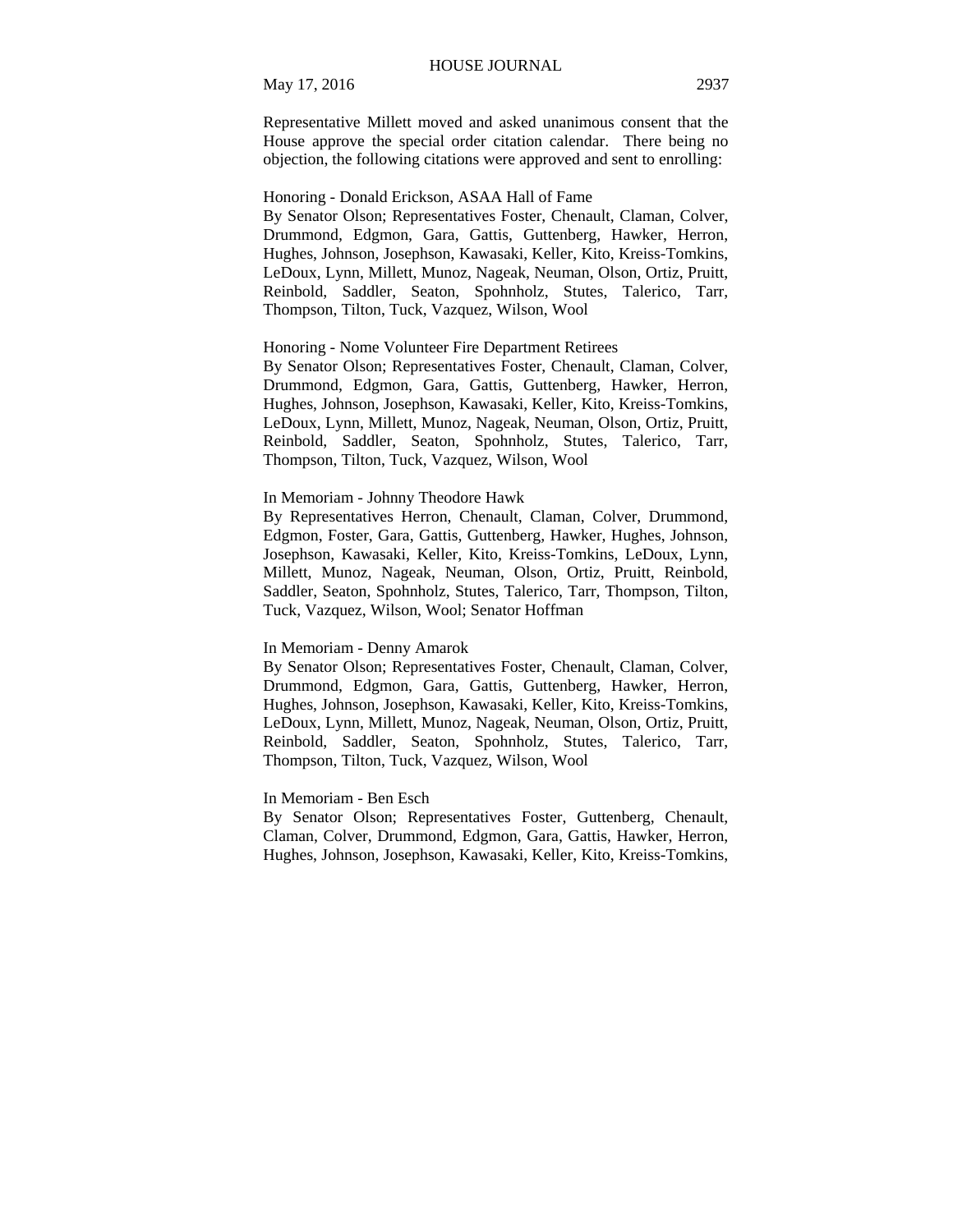LeDoux, Lynn, Millett, Munoz, Nageak, Neuman, Olson, Ortiz, Pruitt, Reinbold, Saddler, Seaton, Spohnholz, Stutes, Talerico, Tarr, Thompson, Tilton, Tuck, Vazquez, Wilson, Wool

### **ENROLLMENT**

### **HB 125**

The following was enrolled, signed by the Speaker and Chief Clerk, President and Secretary of the Senate, and the engrossed and enrolled copies were transmitted to the Office of the Governor at 4:09 p.m., May 16, 2016:

HOUSE BILL NO. 125

"An Act relating to the sale of products containing dextromethorphan; relating to the regulation of dextromethorphan by municipalities; and providing for an effective date."

#### **HB 216**

The following was enrolled, signed by the Speaker and Chief Clerk, President and Secretary of the Senate, and the engrossed and enrolled copies were transmitted to the Office of the Governor at 4:09 p.m., May 16, 2016:

SENATE CS FOR CS FOR HOUSE BILL NO. 216(RES)

"An Act relating to obstruction or interference with a person's free passage on or use of navigable water; and amending the definition of 'navigable water' under the Alaska Land Act."

### **HB 231**

The following was enrolled, signed by the Speaker and Chief Clerk, President and Secretary of the Senate, and the engrossed and enrolled copies were transmitted to the Office of the Governor at 4:09 p.m., May 16, 2016:

SENATE CS FOR CS FOR HOUSE BILL NO. 231(STA) "An Act extending the termination date of the Board of Parole; and providing for an effective date."